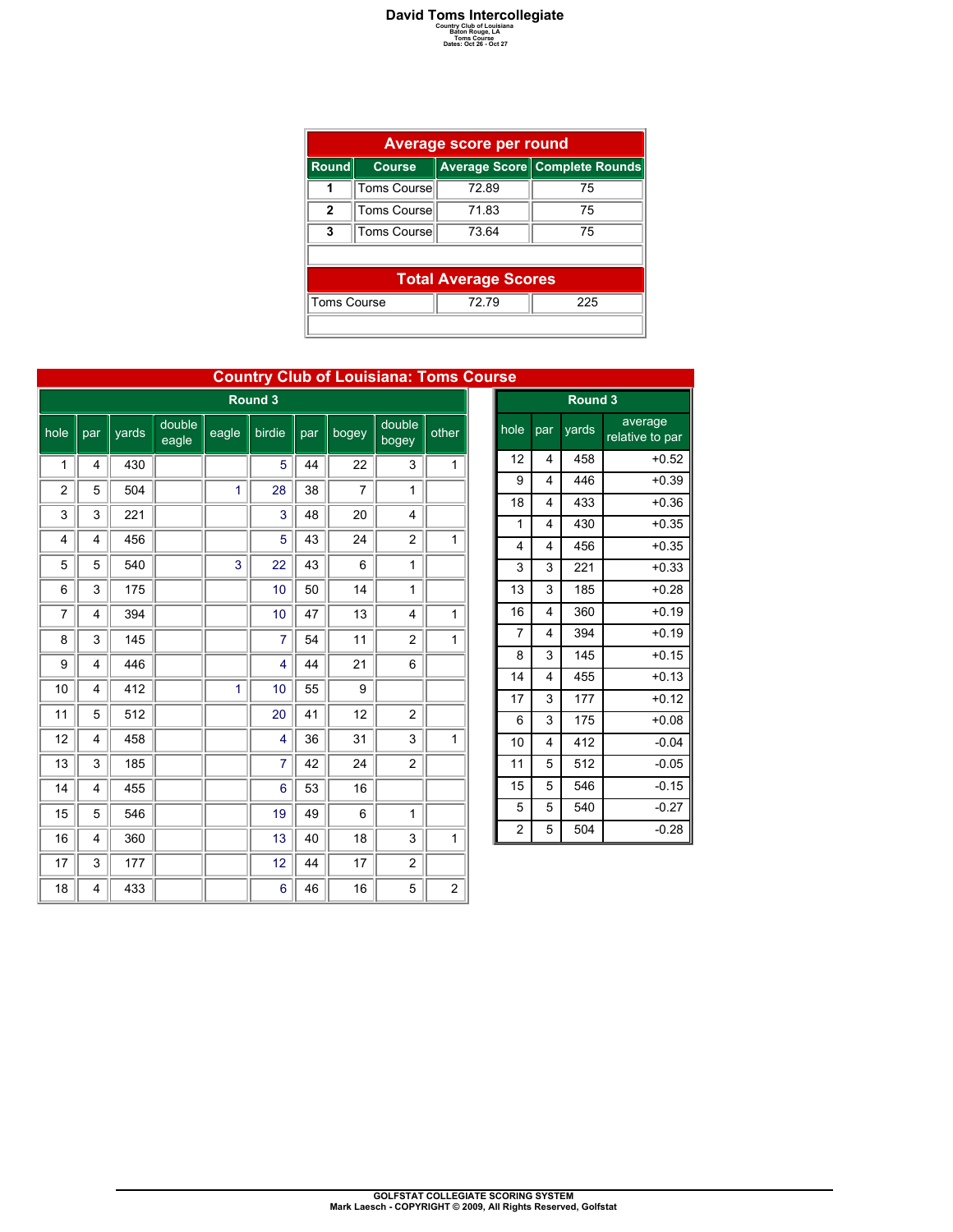## **David Toms Intercollegiate**<br> **Country Club of Louisiana**<br>
Baton Rouge, LA<br>
Dates: Oct 26 - Oct 27<br>
Dates: Oct 26 - Oct 27

|                        | TUNIS CUUTSU |  |  |
|------------------------|--------------|--|--|
| Dates: Oct 26 - Oct 27 |              |  |  |

| Round 1        |                |       |                            | Round 2        |     |                     |                            | Round 3        |                  |       |                            |
|----------------|----------------|-------|----------------------------|----------------|-----|---------------------|----------------------------|----------------|------------------|-------|----------------------------|
| lnole          | par            | vards | average<br>relative to par | hole           | par | $\overline{v}$ ards | average<br>relative to par | hole           | $\overline{par}$ | vards | average<br>relative to par |
| 3              | 3              | 221   | $+0.40$                    | 12             | 4   | 458                 | $+0.28$                    | 12             | 4                | 458   | $+0.52$                    |
| 12             | 4              | 458   | $+0.32$                    | 8              | 3   | 145                 | $+0.27$                    | 9              | 4                | 446   | $+0.39$                    |
| 18             | 4              | 433   | $+0.27$                    | 14             | 4   | 455                 | $+0.27$                    | 18             | 4                | 433   | $+0.36$                    |
| 14             | 4              | 455   | $+0.23$                    | 17             | 3   | 177                 | $+0.25$                    | $\overline{4}$ | 4                | 456   | $+0.35$                    |
| 4              | $\overline{4}$ | 456   | $+0.23$                    | 13             | 3   | 185                 | $+0.13$                    | 1              | 4                | 430   | $+0.35$                    |
| 13             | 3              | 185   | $+0.20$                    | 4              | 4   | 456                 | $+0.12$                    | 3              | 3                | 221   | $+0.33$                    |
| 8              | 3              | 145   | $+0.19$                    | 1              | 4   | 430                 | $+0.12$                    | 13             | 3                | 185   | $+0.28$                    |
| 17             | 3              | 177   | $+0.15$                    | 16             | 4   | 360                 | $+0.09$                    | 16             | 4                | 360   | $+0.19$                    |
| 1              | 4              | 430   | $+0.12$                    | 15             | 5   | 546                 | $+0.08$                    | $\overline{7}$ | 4                | 394   | $+0.19$                    |
| 6              | 3              | 175   | $+0.12$                    | 18             | 4   | 433                 | $+0.08$                    | 8              | 3                | 145   | $+0.15$                    |
| 15             | 5              | 546   | $+0.12$                    | 9              | 4   | 446                 | $+0.07$                    | 14             | 4                | 455   | $+0.13$                    |
| 9              | 4              | 446   | $+0.09$                    | 5              | 5   | 540                 | $+0.00$                    | 17             | 3                | 177   | $+0.12$                    |
| 5              | 5              | 540   | $+0.08$                    | 6              | 3   | 175                 | $-0.01$                    | 6              | 3                | 175   | $+0.08$                    |
| $\overline{2}$ | 5              | 504   | $-0.04$                    | $\overline{7}$ | 4   | 394                 | $-0.01$                    | 10             | 4                | 412   | $-0.04$                    |
| 16             | $\overline{4}$ | 360   | $-0.05$                    | 10             | 4   | 412                 | $-0.04$                    | 11             | 5                | 512   | $-0.05$                    |
| 7              | 4              | 394   | $-0.07$                    | 3              | 3   | 221                 | $-0.05$                    | 15             | 5                | 546   | $-0.15$                    |
| 10             | $\overline{4}$ | 412   | $-0.13$                    | 11             | 5   | 512                 | $-0.40$                    | 5              | 5                | 540   | $-0.27$                    |
| 11             | 5              | 512   | $-0.32$                    | $\overline{2}$ | 5   | 504                 | $-0.41$                    | $\overline{2}$ | 5                | 504   | $-0.28$                    |